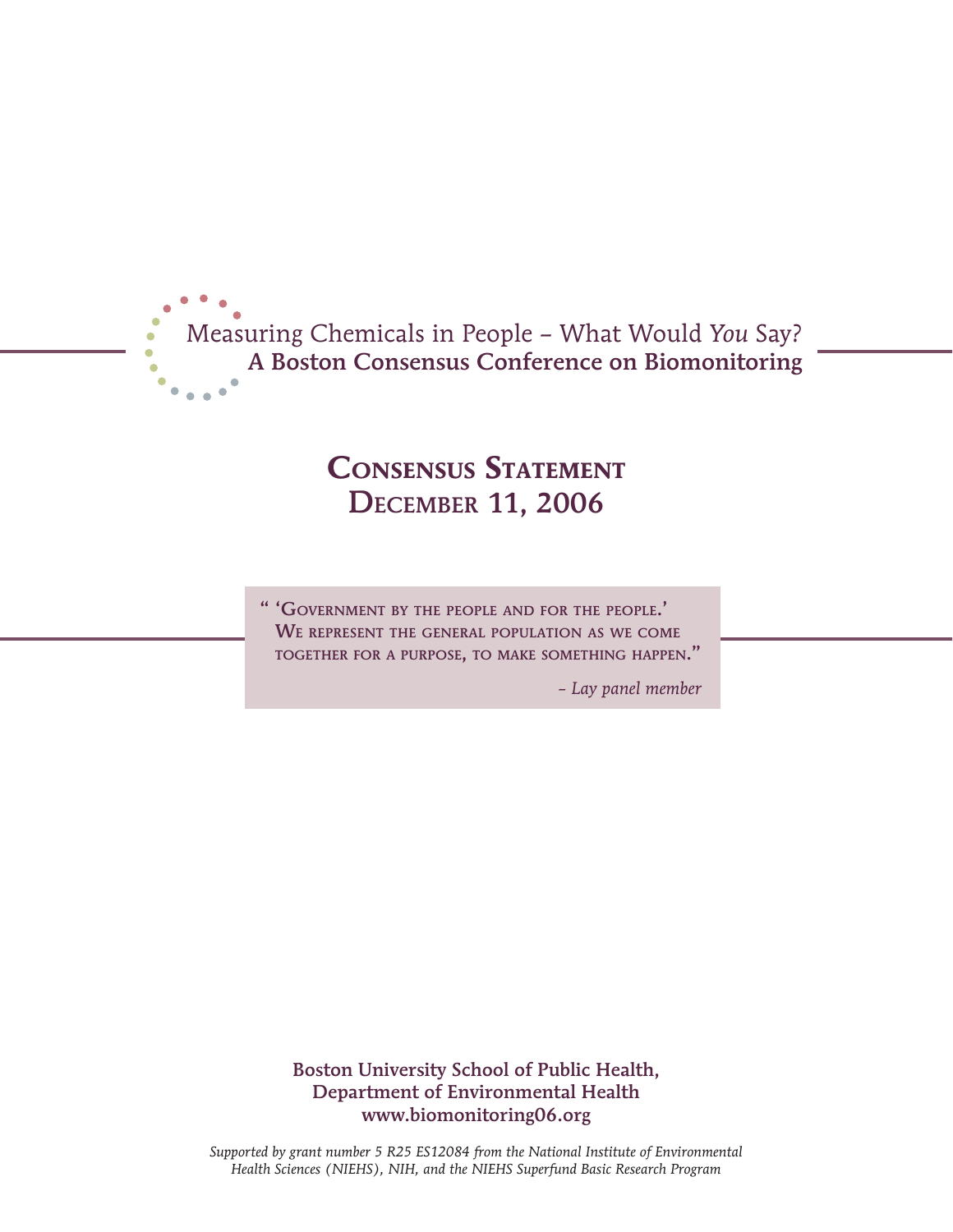#### **PREAMBLE**

 $\bigvee$ e, the members of the lay panel of the Boston Consensus Conference on Biomonitoring, have spent the last two months considering the exposure of people to chemicals and the related risks associated with them. This topic "hits close to home" for many of us, through personal experience or the experience of those we love – our families, our children, our grandchildren. Some of us worry about exposure through our workplaces, others have expressed fears about the environment in which we live and the foods we eat, still others are concerned about the effects of medicines.

Biomonitoring is the science of measuring foreign chemicals in our bodies. It has been an important tool in reducing and preventing exposure to harmful chemicals, like lead or second hand smoke, and is being used in many new ways to understand the extent and nature of the chemicals that have found their way into our bodies and, in some cases, are building up there, like flame retardants or mercury. For this reason, and others presented later in this statement, we feel that biomonitoring should receive serious consideration for public funding and support.

The scientific community is still struggling with the difficult problem of relating much of the data acquired by biomonitoring to health consequences, if any. We are learning "how much" we may have in our bodies, but not always "how come" or "how to respond" to what we find out.

We recognize the many difficult questions biomonitoring presents. Therefore, we have identified and agreed on the following five priority areas of concern as warranting further exploration and consideration as the use of human biomonitoring expands. They include:

- Establishing responsible surveillance programs;
- Using biomonitoring data to influence corporate and government behavior;
- Educating the general public about biomonitoring;
- Addressing the issues of ethics, confidentiality and disclosure; and
- Final thoughts on public policy.

We offer our hopes, concerns and recommendations in the following consensus statement.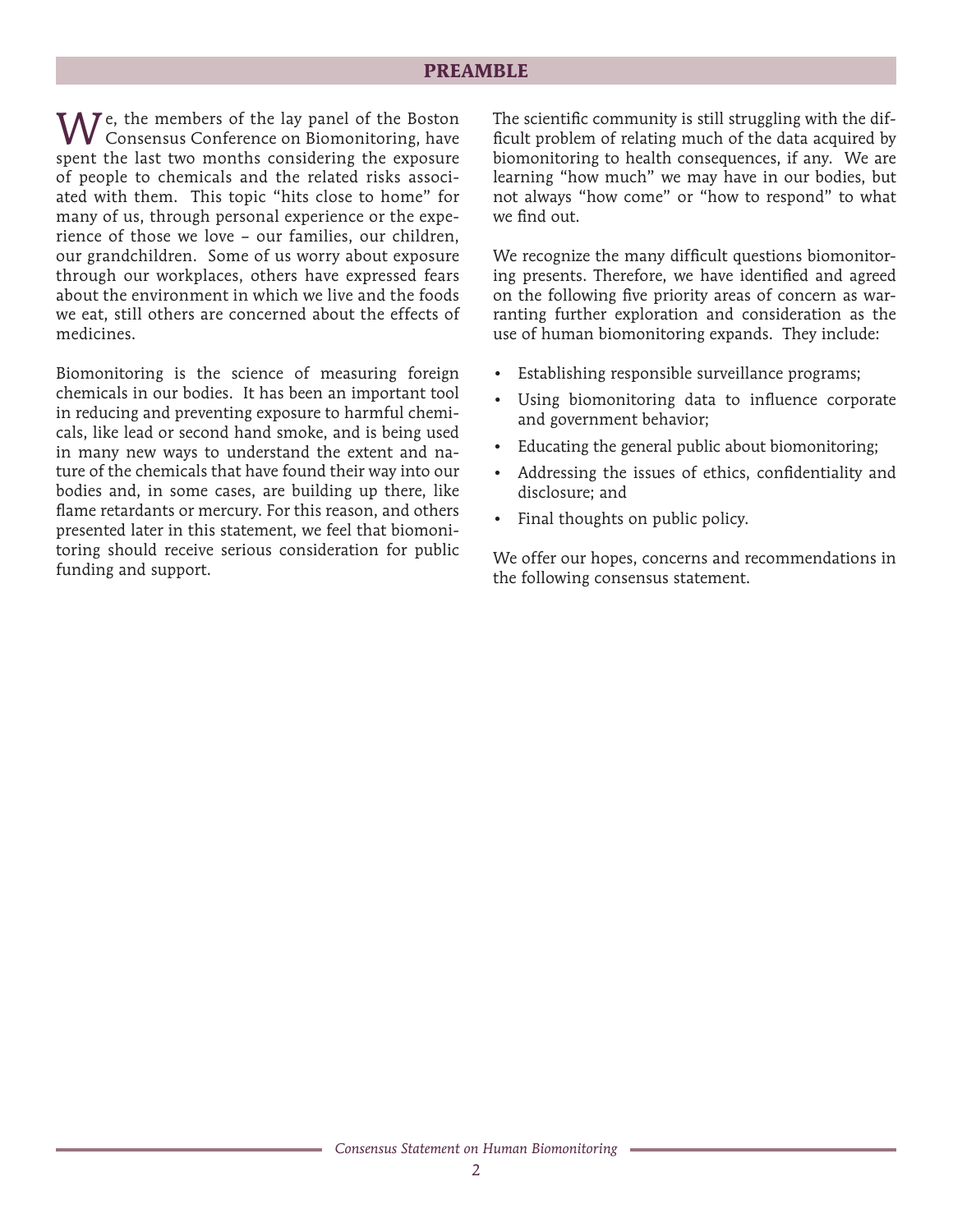### **ESTABLISHING RESPONSIBLE SURVEILLANCE PROGRAMS**

C hemicals are showing up in human bodies and, through the use of biomonitoring, their presence can be measured more accurately and easily than ever before. By providing the ongoing, systematic collection, analysis, interpretation, and dissemination of biomonitoring data, surveillance programs demonstrate to both the scientific community and the public that this is the case, and potentially offer real information for public health intervention.

We believe that responsible biomonitoring surveillance programs will positively impact public health and further science by providing data on the presence of environmental chemicals in the human body. It is our hope that as a result of detecting chemicals of interest, funds will be allocated for epidemiological studies that follow a group of people over time, including children at birth, people at various stages of life, and populations at risk, and attempt to link exposure to chemicals to health outcomes. Additionally, biomonitoring surveillance will allow us to assess the performance of public health interventions. It may also determine and track patterns of exposure in different communities.

Our specific concerns include:

- The possibility that we are not testing for all chemicals of interest;
- Whether those communities who most need this tool will have priority access to it;
- Whether expectations will be set reasonably and communicated properly, results used responsibly (i.e., no discrimination or misuse of the information), and concerns about the information itself, including assurance that individuals will have access to their results and that privacy will be maintained (see section on ethics, confidentiality and disclosure);
- Whether there is appropriate follow-up for individuals who participate in a surveillance program; and
- Understanding who should be allowed to do the testing and who is allowed to use the results.

We agree that the oversight boards for biomonitoring surveillance programs should be comprised of different stakeholder groups. The boards should include individuals from affected communities, scientific experts, and not be dominated by industry. For instance, the lead surveillance program in Massachusetts includes different interests on its advisory council, including parents of children who live in low income communities and may be more affected by lead, the

real estate community, and others. It is our hope that trust will be built in communities when they see themselves represented, along with other stakeholders, in the oversight process.

In addition to the federal surveillance program, general state-wide biomonitoring programs are useful because:

- The CDC program gives a national snapshot, but does not indicate what is happening in states or regions. Collecting state-wide data seems to be the next step in data collection.
- Winds and climate conditions cause chemicals in the environment to be deposited in different patterns, so some areas of the country are more impacted than others. State-based data will indicate if there are concerns specific to a particular state or region.
- Results may empower individuals who participate to make their own choices about products to use and behaviors.
- Many important public health decisions are made at the state level. States are often the driving force behind regulations. Knowing more about chemical exposures in a state will allow better public health decisions to be made.

As state programs are established, it could be useful to create opportunities for states to learn from each other by sharing the trial and error of implementation of state programs.

However, serious concerns about such programs have also been expressed. There is a risk that communities or local areas with higher levels of detected chemicals may be stigmatized, possibly adversely impacting them economically and socially. The objectives of any statewide program need to be made clear – for example, is it designed to provide surveillance data or is it designed to address a specific problem where there is a known causal relationship between a chemical and disease (e.g. lead).

There is certainly a need for specific state-wide surveillance programs for particular chemicals, such as lead, where the health outcomes are more clearly established. In these cases, we have identified a concern and can offer a solution. As the toxicity of chemicals is established, they could be introduced into some kind of biomonitoring framework.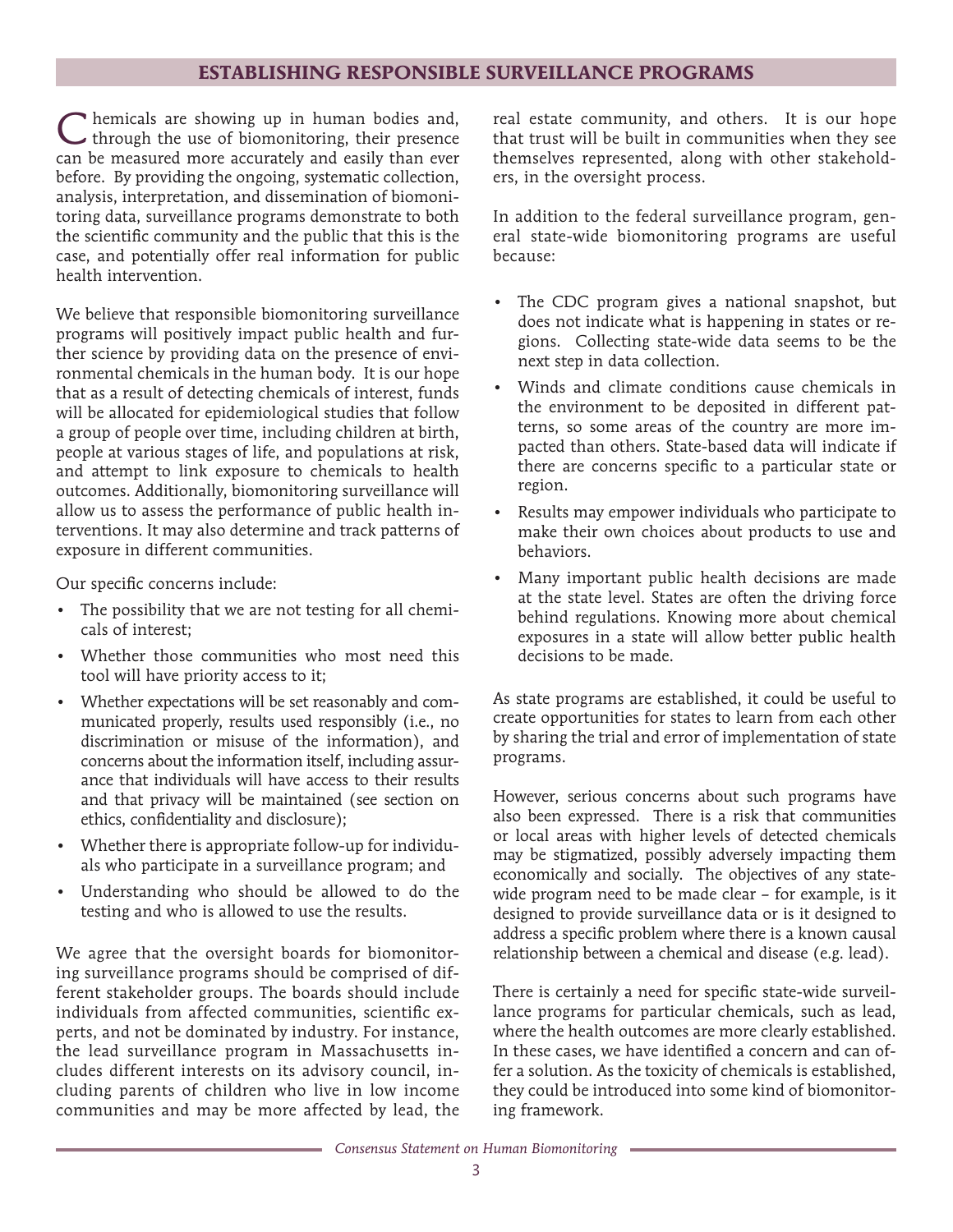# **USING BIOMONITORING DATA TO INFLUENCE CORPORATE AND GOVERNMENT BEHAVIOR**

 $\bigvee\!\!\!J$ e believe biomonitoring data can influence corporate and government behavior by highlighting the public and environmental health concerns related to exposure to chemicals. For example, we are hopeful that companies and government researchers will find that biomonitoring data stimulate innovations in "green chemistry," the development of alternatives to potentially toxic and persistent chemicals.

In addition, we believe that biomonitoring could be a stimulus and encouragement to start new "green companies." Education and consumer awareness, focused by biomonitoring data, could shift interest and attention to these companies, giving them a marketing feature in their competition with companies that use more toxic chemicals in their manufacturing. The growth of these green companies, in turn, would create new markets and jobs, lead to reduced production costs for insurance, storage, and transportation, and promote a healthier environment.

We also hope biomonitoring data can influence corporate and government responsibility in those instances where communities have been disproportionately affected by involuntary chemical exposures through their environment. Because these are often low income communities and communities of color, this is an environmental justice issue the panel felt was an important potential consequence of a biomonitoring program.

We have a number of specific concerns with respect to biomonitoring and corporate and government responsibility. These concerns are as follows:

- Many products contain chemicals not disclosed to consumers;
- Biomonitoring data that show an increasing trend in exposure to a chemical, even when the health effects are uncertain, should be treated in a precautionary manner that seeks to reduce or eliminate exposure; and
- We recognize that the allocation of public funding – how funds are spent, and what chemicals are looked at – is subject to a variety of interests and attempts to influence it outside of the science. We recognize that there is a historical reality that weak penalties for polluters will not prevent chemical pollution. Our hope is that biomonitoring, by helping us understand which chemicals are increasing in our populations and guiding research on health outcomes, will lead to greater accountability and responsibility on the part of industry relative to the chemicals they use, to more consistent compliance with regulations, and to advances in public health and medicine.

There are many issues relative to corporate and occupational biomonitoring of employees. Time did not allow us to address this aspect of the topic in depth.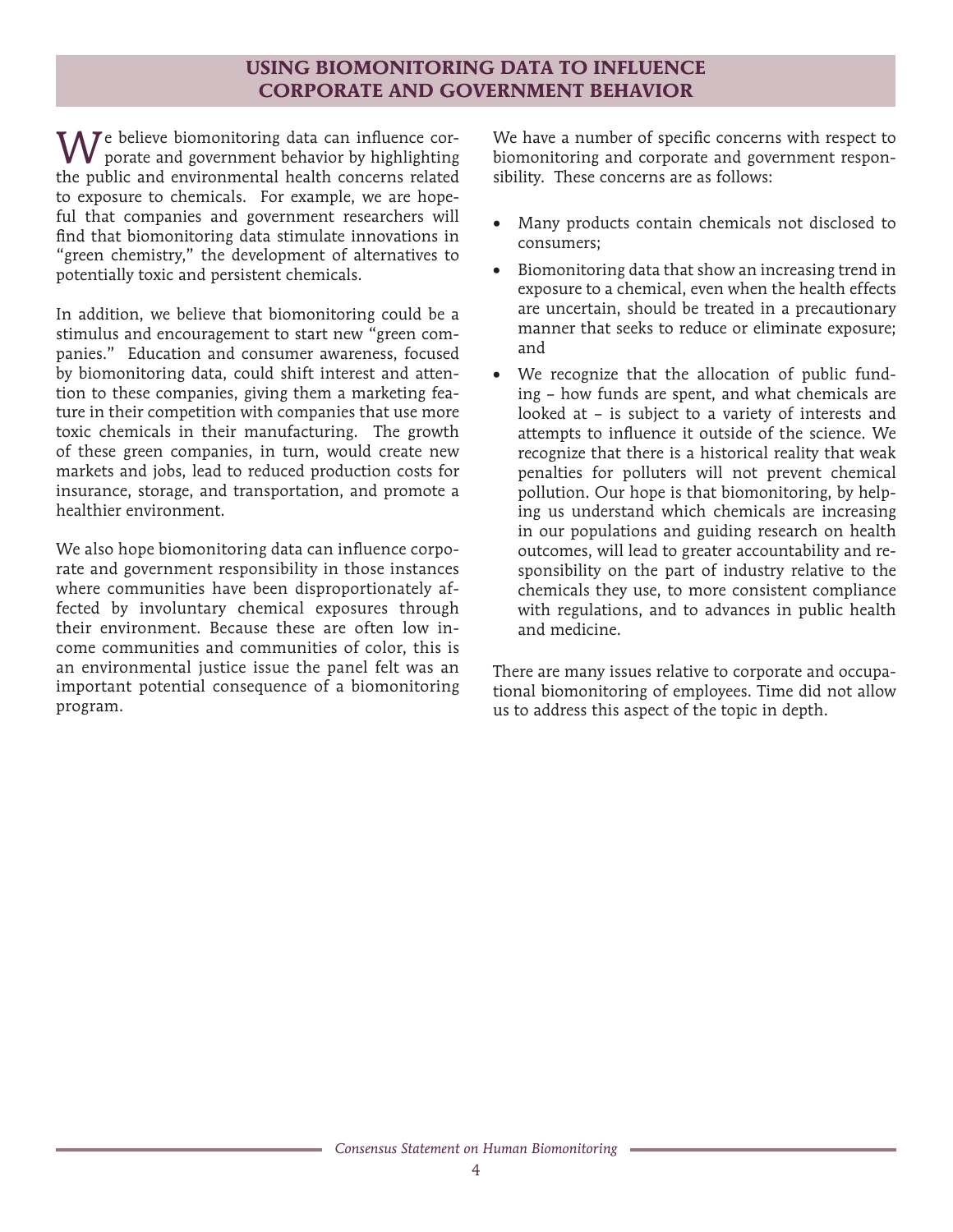## **EDUCATING THE GENERAL PUBLIC ABOUT BIOMONITORING**

Educating the general public about environmental health and biomonitoring is an essential element in encouraging and enabling informed participation of the general public in biomonitoring programs. Biomonitoring data also can help the media explain and illustrate the problem of the increase in toxic chemicals in our environment.

Participation in a biomonitoring program for many people could create an introduction and connection to the health care system itself. The experience of people in a biomonitoring program can be both an opportunity and a risk for their attitude and trust in a health services system that has not always served all members of our community equally. It is also an opportunity to foster a positive attitude toward preventive health care, not just occasional use of the system for crisis situations. If biomonitoring were an appropriate diagnostic tool, we would want to ensure that the lack of health care coverage would not be a barrier to participation.

Public awareness can be promoted in ways similar to the state's annual Lead Week, enlarging it to other environmental issues that can promote good health. If the biomonitoring program is incorporated into community-based participatory research, it can also forge new relationships between scientists and the community that are beneficial to both parties.

Sharing information from credible sources with the public on a regular basis will ensure that all layers of society and people of all ages have access to information obtained from biomonitoring studies, enabling people to make more conscious choices about their health and the products they use and consume. This information sharing must be accessible and community-based, with a goal of:

- Alerting people to invisible or hidden dangers in our chemical environment, threats that may be serious but not visible; and
- Helping people become less susceptible to manipulation and other misuses of biomonitoring results.

However, we have some specific concerns with respect to education on biomonitoring, which include the following:

- The information taught or communicated has to be precise, which includes conveying accurate information about what is known and not known about cause and effect of exposure to monitored chemicals. This can be difficult to do and take time; however, it is an essential part of educating the general public in a way that does not raise inappropriate alarm. Similarly, recognizing that the same information is often communicated differently by different stakeholders for self-interested effect, every effort must be made to present an unbiased and objective review of the facts.
- With a goal of reaching populations most in need of this information, we would want to make sure there is broad outreach, education, and communication, being attentive to geography, socio-economic class, and ethnicity, and sensitive to issues of accessibility (e.g., language and TV/computer access). Part of this concern includes the importance of preparing people and communities to receive the information, making sure that an infrastructure is in place to support people's reactions to what they learn, and providing follow-up services.
- Education and communication are a valuable part of any biomonitoring program, and therefore must receive the necessary funding and resources.

In summary, interest in biomonitoring could lead to interest in basic health care and other health-related concerns, as well as increased participation in the larger health care system. However, we want to be certain that people are not only informed and educated, but that there is an infrastructure that allows them a voice and the opportunity to participate in decisions about their health.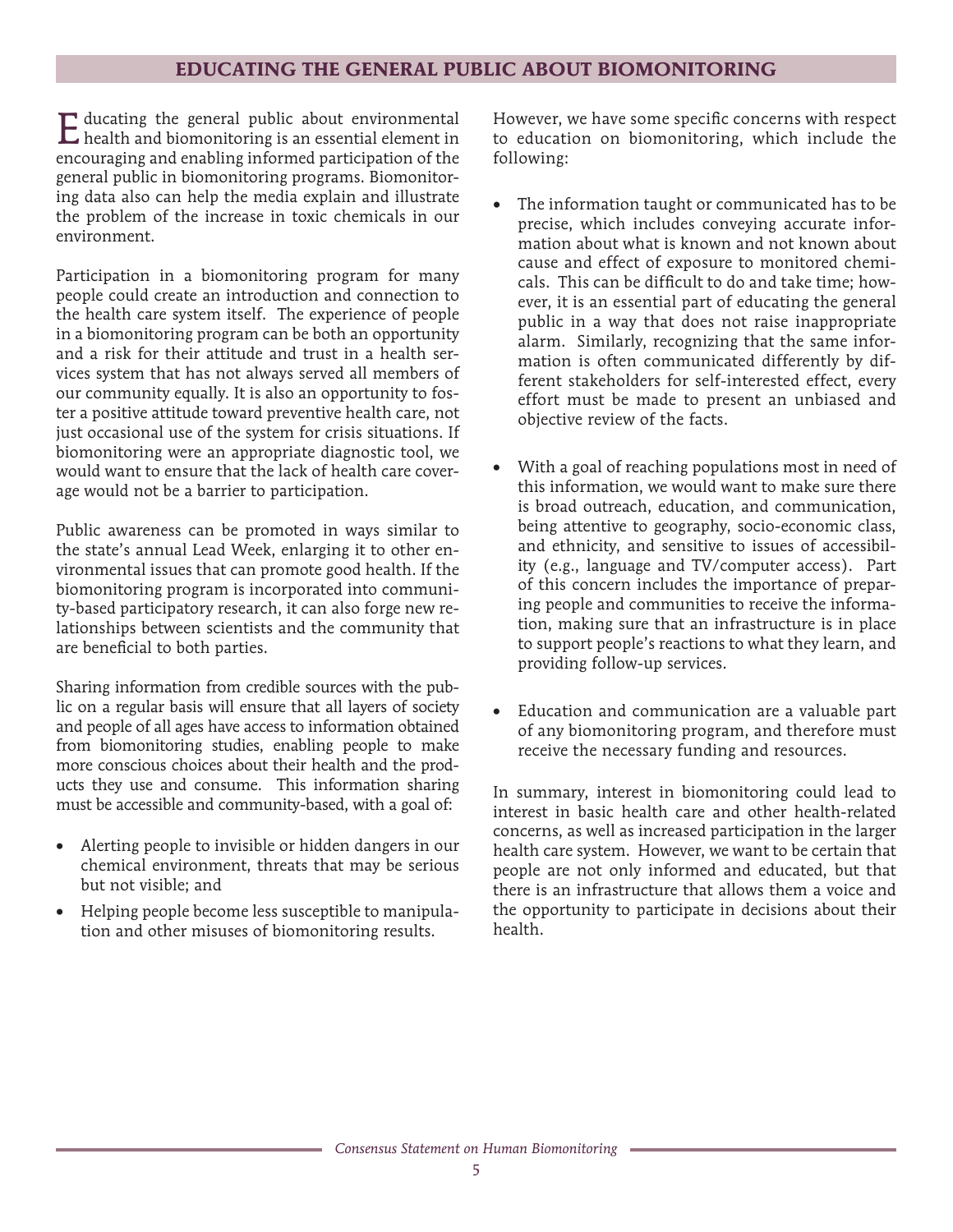## **ADDRESSING ISSUES OF ETHICS, CONFIDENTIALITY AND DISCLOSURE**

We believe that addressing the issues of ethics, con-<br>fidentiality, and disclosure will have a significant impact on the success of biomonitoring programs.

- It is essential that discrimination based on test results, and other misuses of biomonitoring information be prevented;
- It is important that any planned disclosure of results be clarified up front and that appropriate confidentiality be assured; and
- Biomonitoring may not be accepted by the public unless they trust that the process is confidential; for instance, people who do not trust the health care system generally may not trust biomonitoring specifically.

Our specific concerns with respect to the ethics, confidentiality and disclosure aspects of biomonitoring programs include:

Confidentiality, privacy and the safeguarding of personal data generated by biomonitoring is a great concern. Personal data and health information are often shared amongst insurers, employers and potential lenders without the knowledge or consent of an individual. This can lead to individuals being stigmatized. In addition, data which may not have much relevance today may gain greater significance in the future.

There needs to be a wider discussion about protecting the privacy of this type of information and to what extent confidentiality can be maintained by the researchers and those who seek to apply this data to develop public policy.

It is the consensus of the panel that information derived from biomonitoring, as with genetic testing, for example, should be statutorily exempted from being transmitted or shared with employers, insurers or others as part of the

medical history, without the express written consent of the individual. Specifically, it is recommended that legislation be enacted to ensure this.

The panel recommends a reporting protocol that fully educates the participant about the potential implications of opting in or opting out of receiving their test results. As examples, if an individual opts out, it is possible that they may be opting to NOT be told their test results, even if the results have potential adverse health consequences. On the other hand, if they opt in and receive their results, individuals need to have an awareness of situations where they might be urged to disclose the information, such as to a doctor, and to understand the implications of such a disclosure.

As part of the reporting protocol, we also recommend inclusion of any specific action steps for those who have high levels of exposure and education about ways to reduce future exposure.

We believe that safety and security in biomonitoring programs will positively impact the future of biomonitoring by gaining the public trust, which leads to:

- People being more inclined to participate in biomonitoring programs, which leads to…
- More robust data, which leads to...
- • People wanting knowledge about biomonitoring, which leads to…
- Greater public demand for this information, which leads to…
- More funding for research, which leads to...
- More treatment for the adverse health outcomes related to toxic chemicals in our environment over the long-term.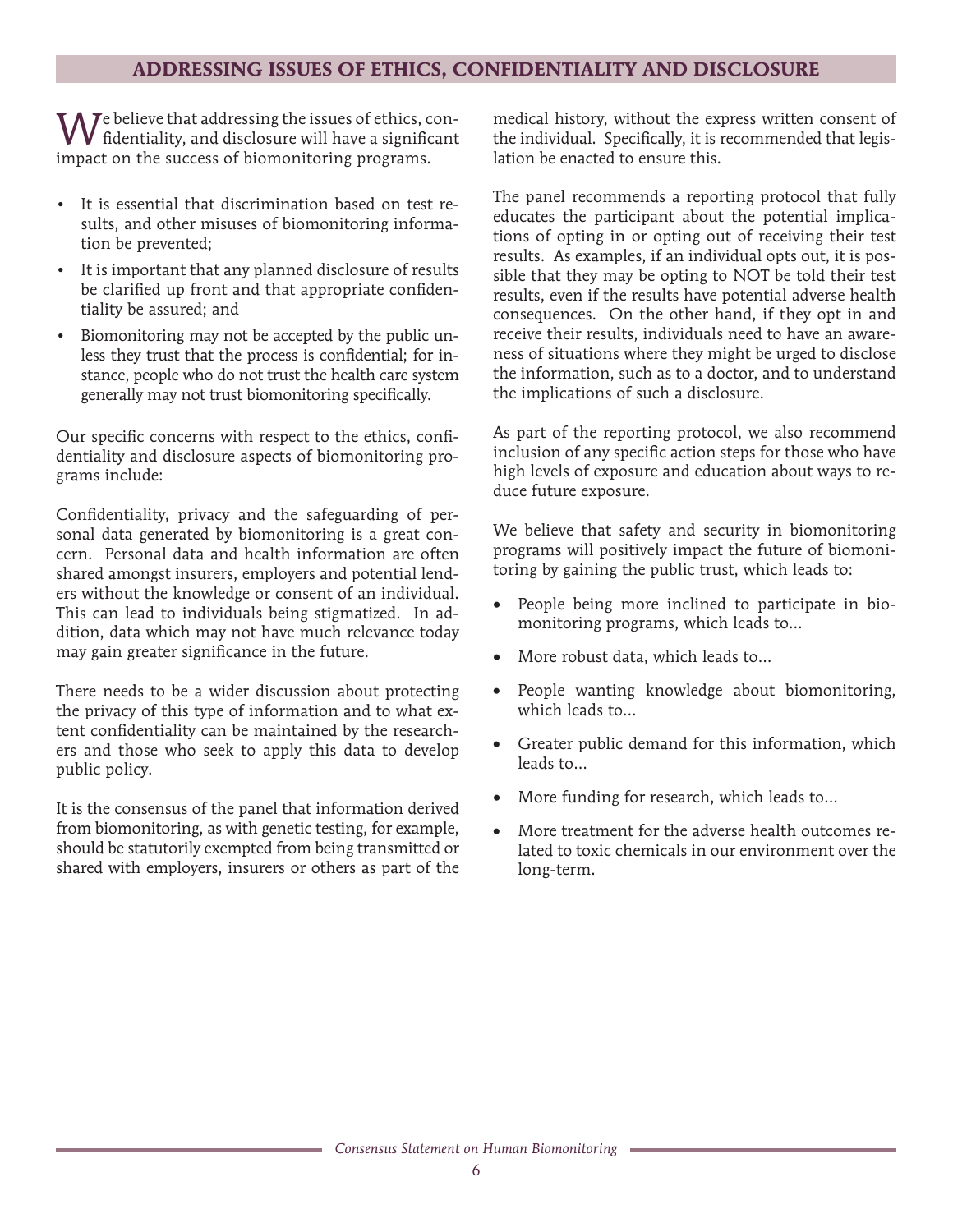#### **FINAL THOUGHTS ON PUBLIC POLICY**

W e acknowledge the time, energy, and funding required to shape public policy, legislation and regulation. Nevertheless, we believe that public policy should play a key role in guiding biomonitoring efforts and the use of the data they generate. Specifically, it should offer the guidelines within which biomonitoring surveillance programs are conducted. Then, once

the data from those programs are available, public policy should provide the framework for translating the results into meaningful actions. While we have not explicitly devoted a section of this statement to public policy, we respectfully ask that the recommendations and concerns expressed in this statement inform its creation.